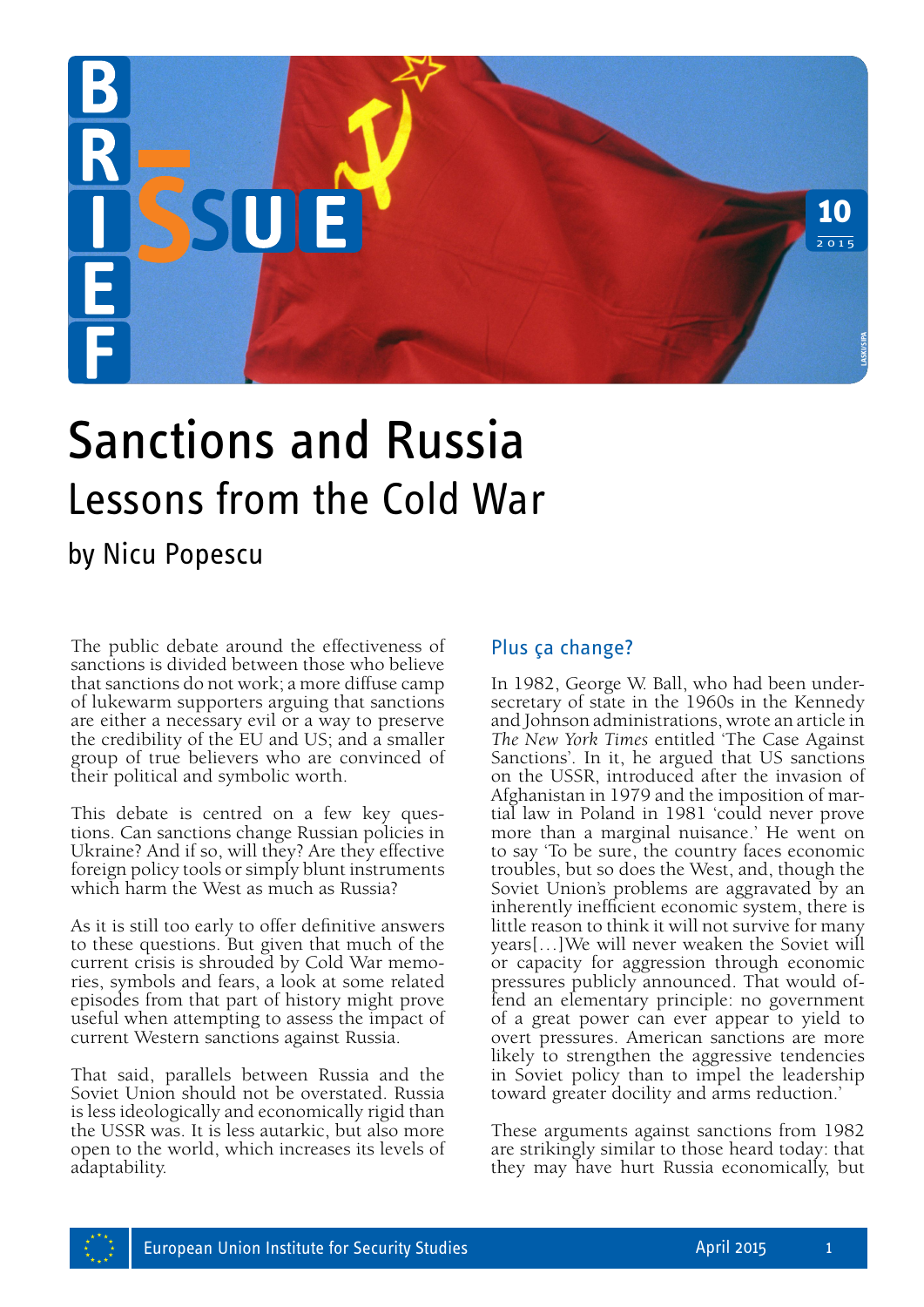have also failed to change its behaviour, made Putin stronger domestically, and been counterproductive for the West. According to this interpretation, they have simply strengthened the *siloviki*, hawkish members of Russia's security services, given the Kremlin an excuse to blame pre-existing economic woes on a hostile West, and hurt ailing Western economies.

Yet there is a problem of perspective, because restrictive measures can have both short- and long-term effects. Ball's 1982 article might have looked persuasive at the time of publication, but was proved wrong only a few years later. It is likely that anyone offering firm predictions about the effects of sanctions may find themselves equally wrong-footed by history.

## The volatility of popularity

One of the main arguments against sanctions is that they have bolstered Putin domestically. The belief propagated by the Russian media that the country is at war, is reinforcing the rally-round-the-flag effect and ensuring that the Russian president's approval ratings remain high – at least for now.

Yet this is nothing unusual. International crises often strengthen leaders in the short term only to doom them at a later stage.

Examples abound: in 1913 Russia celebrated with great pomp and much public display of unity 300 years of the Romanov dynasty. Within less than four years, the Tsar was toppled and, one year later, shot.

Or take the case of Serbia's former president Slobodan Milosevic. The bombing campaign by NATO against Yugoslavia in the spring of 1999 led to a brief boost in his popularity, and he even called an early presidential election in 2000 with the hope of cementing another term. But he lost, refused to acknowledge defeat and was eventually ousted amidst street protests.

Wars themselves, not just politicians, can also be popular, particularly in their initial phases. The outbreak of the First World War was heralded with a wave of jingoism in many European states. Some of them – including the Russian and Habsburg empires – collapsed just a few years later. The war in Algeria of the1950s and 1960s was backed by many in France in its

'...international crises can act like steroids for a sportsman – boosting performance in the short term at the expense of long-term health.'

early days, as was the 2003 US invasion of Iraq by much of the American public. But popular support for these conflicts also quickly evaporated once the consequences became clearer.

While the examples above are more dramatic than today's tensions between Russia and the West, they nevertheless serve as useful remind- ers that the popularity of politicians can fluctuate dramatically. In other words, international crises can act like steroids for a sportsman – boosting performance in the short term at the expense of long-term health.

The Russian people have shifted their political preferences a great deal in recent decades. Between 1980 and 2000, public sentiment has morphed from passive acquiescence of Brezhnev's stagnating USSR, to anti-Sovietism, to a yearning for greater democracy and closer relations with the West, and finally to a longing for a 'strong hand' and increased anti-Western sentiment.

Interpreting Putin's current approval ratings as an indicator of sanctions' ineffectiveness

> therefore falsely assumes that Russian politics is static. The fact is, however, that the economic effects of the international crisis provoked by the annexation of Crimea and the incursions

into the Donbas are radically altering Putin's contract with the Russian people. The winning formula of Putin's 15 years in power was based on delivering increased stability and prosperity at the expense of certain freedoms.

Now that this formula seems to be broken, the Kremlin is attempting to replace it with a new one whereby 'great power' ideology forms the foundation of Putin's legitimacy. But the tran- sition from one time-tested formula for popularity to another is not a straightforward one. Whether a strategy based on ideology, rather than rising living standards will ultimately be successful remains to be seen.

But if the history of the USSR is any guide, Communism was much more attractive in the when the Soviet economy was experiencing double-digit growth (particularly against the background of Western economic troubles). But once the Soviet economy stagnated in the 1970s and 1980s, the Communist ideology lost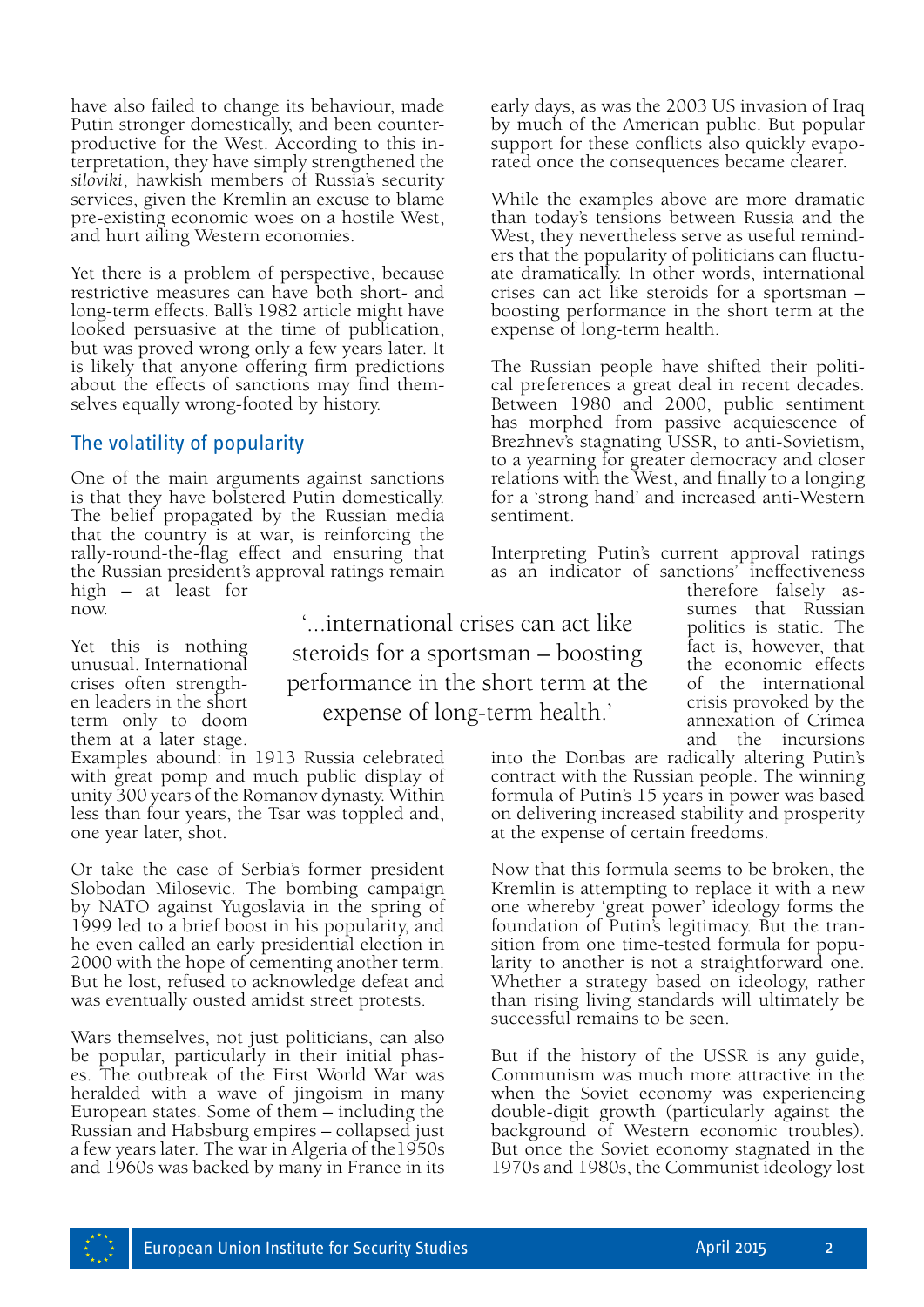its appeal rather quickly, well before the USSR collapsed.

#### Even worse alternatives?

Another recurring case levelled against the current sanctions is that they strengthen Russia's hawks, and that any alternative to Putin would only be worse, i.e. more nationalist, more anti-Western, more authoritarian and possibly more aggressive internationally.

While it cannot be ruled out that Putin's potential replacement might be worse, this assumption is far from guaranteed. Russian history is full of leaders who built their political reputation by rejecting the legacy of their predecessors. Reformers were often followed by reactionaries, and vice-versa. Putin himself has, for example, carefully crafted an image of himself as the man who rescued the country from the chaos of the Yeltsin era.

Going further back, when Stalin died, millions of Soviet citizens cried in mass displays of public mourning: three years later, the process of destalinisation began. Nor was Stalin suc- ceeded by someone worse: it was not Stalin's henchman Lavrenti Beria, head of the Soviet security apparatus , who took over the reins of power, but Khrushchev, who turned out to be one of the more moderate Soviet leaders.

In the 1970s and early 1980s, Gorbachev rose through the ranks of the Communist Party thanks to support by Mikhail Suslov, a hardline Communist ideologue, and Yuri Andropov, a former head of the KGB and backer of the suppression of both the Hungarian uprising in 1956 and the invasion of Czechoslovakia in 1968 (he was also the Soviet leader between 1982 and 1984). Yet Gorbachev followed his own path, pursuing a more open form of politics rather than advocating outright repres- sion.

Moreover, it is often the case that after phases of centralised rule, political elites tend to opt for 'weak Tsars'. After Stalin and Khrushchev (who, despite his pursuit of destalinisation, continued to rule in an personalistic manner), the Brezhnev's era was characterised by a collective Soviet leadership in the Politburo.

Beyond Russia, China is another case in point. The post-Mao Communist leadership hands over power every ten years and rules in more collective manner than the founding father of the People's Republic of China. While these examples do not prove that another *perestroika*  will follow Putin, they do illustrate that whoever succeeds him may not necessarily be worse.

Russia might have weak institutionalised mechanisms for the transfer of power – there is neither a functional democracy nor a Chinesestyle, party-led transition arrangement – but cent history of relatively smooth transitions from one (Soviet) leader to another. In other words, fears surrounding the total collapse of the Russian state appear somewhat overblown, at least at this stage.

## History repeating?

It is true that sanctions are rarely strong enough to fundamentally alter the course of great powers. But restrictive measures are rarely the only factors at play. Instead, they tend to have a cumulative effect in combination with other events and developments, mostly of a domestic nature.

The Soviet Union did not break apart because of sanctions alone. It collapsed partly, but not exclusively, due to two key factors. One was an obsession with defence. In the second sentence of his classic text, Sun Tzu points out that the art of war can be 'a road to either safety or ruin'. In the case of the Soviets, it was wrongly assumed the security of a state was ensured by the sheer number of tanks or missiles available. Excessive militarisation doomed the Soviet economy, which did not find the right balance between overall economic functionality and effective armed forces.

The second important aspect was the Soviet Union's relationship with the West, of which sanctions were just a minor part. Hostile bipolarity led to an expensive arms race, and an imbalanced economy and lack of access to credit conspired to cause the country to collapse.

Today's Russia is also susceptible to such dangers, though admittedly to much a lesser degree and in a setting of 'hostile multipolarity' instead. Once again, it is the overall negative relationship with the West, of which sanctions are just one aspect, which may harm Russia in the long term.

In addition to sanctions, Moscow is hampered by restricted access to international capital and